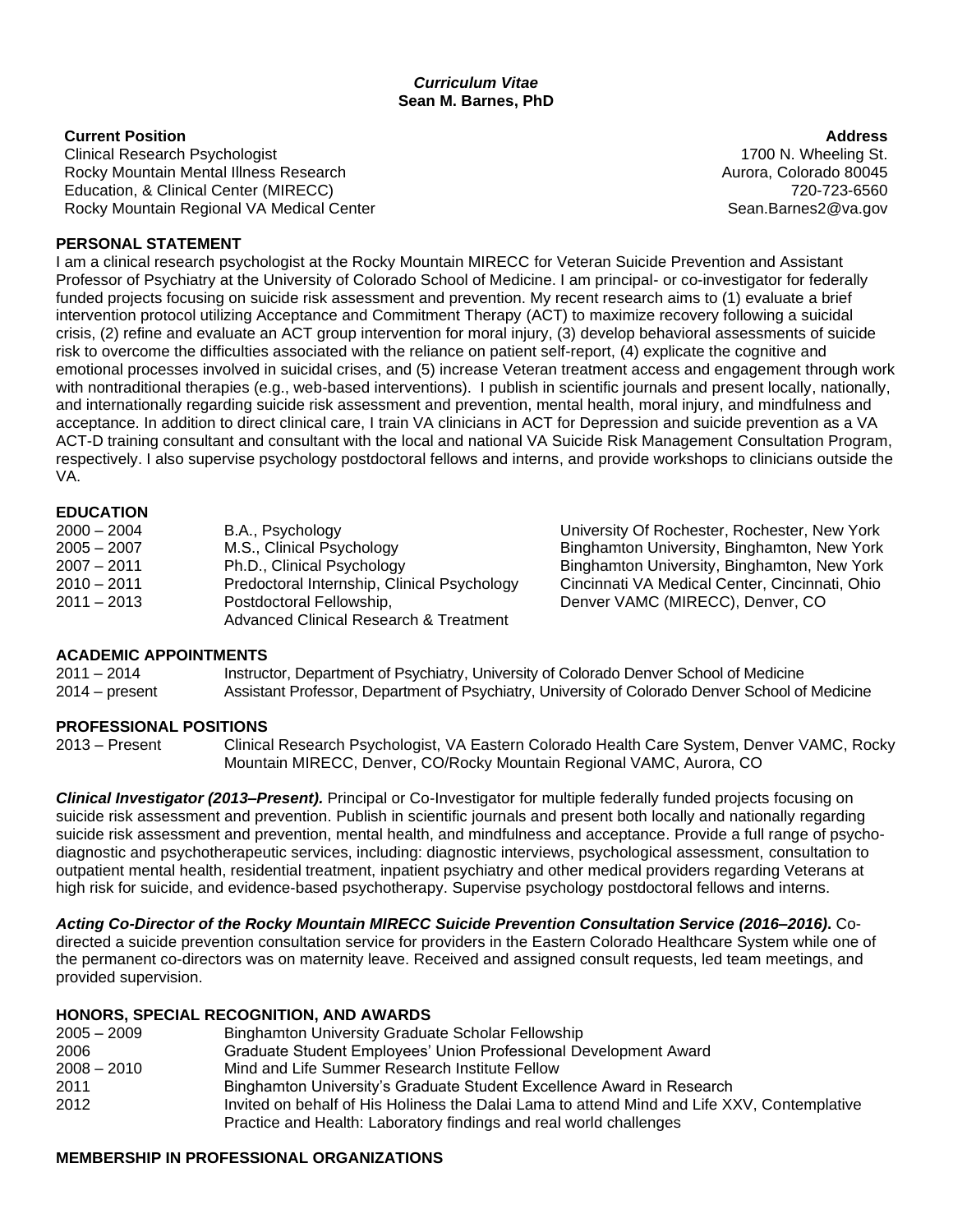- 2010 present Association for Contextual Behavioral Science, Member
- 2011 present American Association of Suicidology, Member
- 2012 present Military Suicide Research Consortium, Member
- 2019 present Association for Behavioral and Cognitive Therapies, Member

#### **MAJOR COMMITTEE AND SERVICE RESPONSIBLITIES**

- 2016 2018 American Association of Suicidology Early Career Task Force, Member
- 2016 2017 VA Continuum of Care Review Subcommittee for Self-Directed Care, Member

# **LICENSURE**

2013 – Present Licensed clinical psychologist, State of Colorado

# **REVIEW AND REFEREE WORK**

Consulting Editor:<br>2013 – Present

2013 – Present Consulting Editor *Psychology of Consciousness: Theory, Research, and Practice*

Ad hoc Reviewer: *Journal of Abnormal Psychology Suicide and Life-Threatening Behaviors American Journal of Public Health Journal of Traumatic Stress Journal of Contextual Behavioral Science Mindfulness*

| Grant Reviewer: |                                                         |
|-----------------|---------------------------------------------------------|
| 2017 – 2019     | Reviewer on VA CSR&D Merit Scientific Review Panels     |
| 2020 – Present  | Reviewer on VA RR&D Career Development Award Scientific |
|                 | <b>Review Panel</b>                                     |

# **SELECTED LECTURES/PRESENTATIONS**

*Local*

- 1. Monteith, L. L., **Barnes, S.M.,** Holliday, R., & Hoffmire, C. A. (2021, August). *ASCEND: A Pilot Study of a Population-Based Survey Measuring Self-Directed Violence among Veterans* [Virtual Presentation]. VA ECHCS Mental Health Grand Rounds, Aurora, CO.
- 2. Wortzel, H., & **Barnes, S. M.** (2021, March). *Therapeutic Risk Management of the Potentially Violent Patient*. Rocky Mountain Regional VAMC Mental Health Grand Rounds, Aurora, CO.
- 3. **Barnes, S. M.** (2018, April). *Transdiagnostic Treatment and Wellness Promotion Using Mindfulness and Values-Based Living.* Presented at the GRECC, MIRECC, COIN Grand Rounds, Denver, CO.
- 4. **Barnes, S.M.** (2016, August). *Supercharging the safety plan.* Presented at the 4<sup>th</sup> Annual Mental Health Community Summit, Denver, CO.
- 5. **Barnes, S. M.** (2016, June). *Fostering and Maintaining Hope Using a "Hope Box".* Presented at a VA Grant Per Diem Provider Meeting, Denver, CO.
- 6. **Barnes, S. M.,** & Smith, G. (2016, April). *Supercharging the VA Safety Planning Process: Crisis management and beyond.* Presented at the Eastern Colorado Health Care System's Mental Health Service All Staff Meeting, Denver, CO.

# *Regional*

- 1. Borges, L. M., **Barnes, S. M.**, & Farnsworth, J. (2017, October). *Approaching shame from a contextual behavioral perspective.* Panel presented at the Rocky Mountain Association for Contextual and Behavioral Science Conference, Centennial, CO.
- 2. Sorensen, D., **Barnes, S. M.,** & Smith G. (2017, October). *ACT for suicide prevention.* Panel discussion presented at the Rocky Mountain Association for Contextual Behavioral Science Conference, Centennial, CO.

# *National*

- 1. Borges, L. M., **Barnes, S. M.**, Norman, S., Nieuwsma, J., & Bahraini, N. H. (2021, May). *Responding to moral distress and moral injury in the time of COVID-19: Intervention and prevention for providers, veterans, and service members.* Symposium presented at the 2021 VA/DoD Suicide Prevention Conference, online.
- 2. McGarity, S., **Barnes, S. M.**, Holliday, R., & Gerard, G. (2021, April). *Challenging barriers to effective safety planning with Veterans: Considering context and clinical complexity.* Workshop presented at the 54th Annual Conference of the American Association of Suicidology, Orlando, FL/online.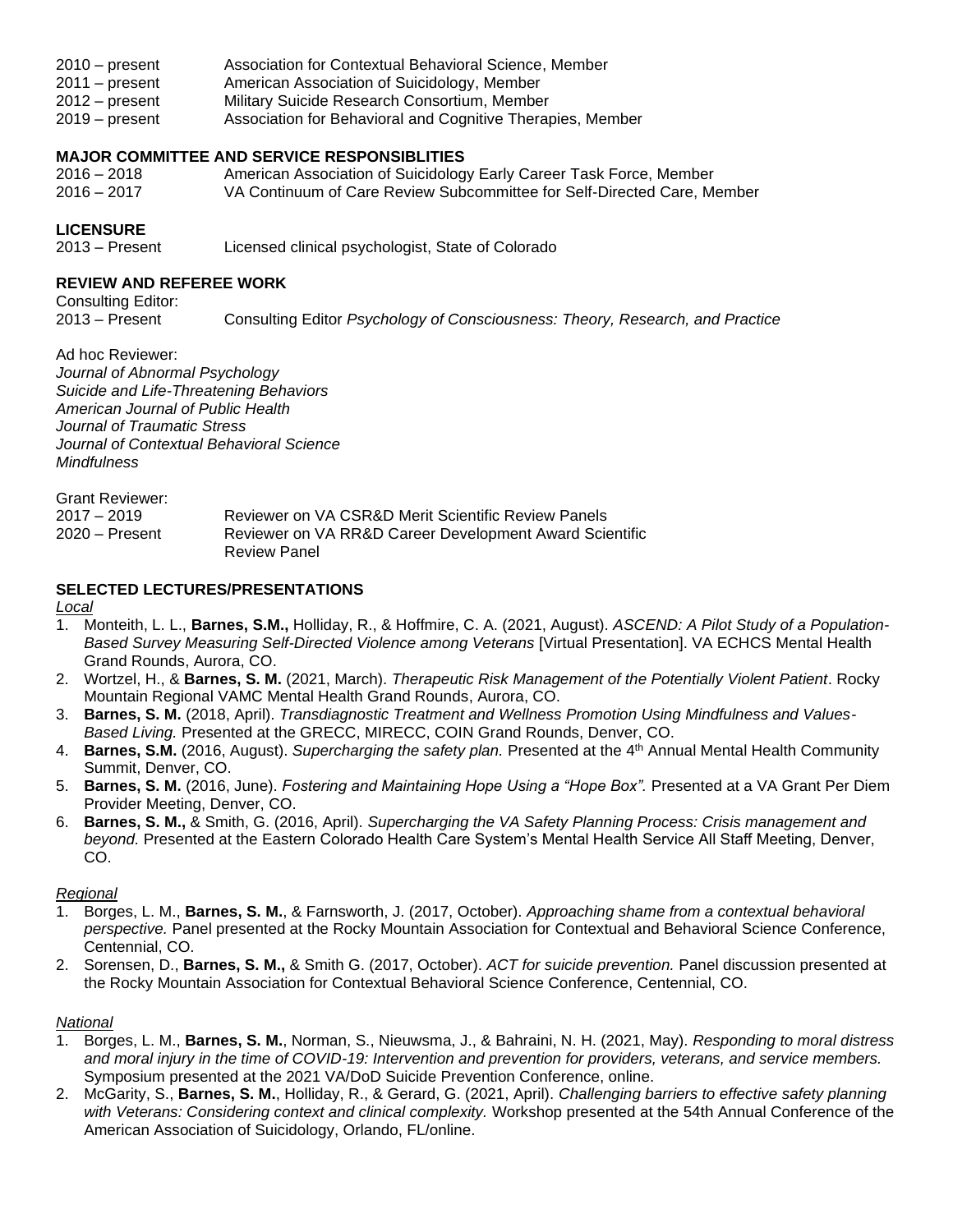- 3. Borges, L. M., Farnsworth J. K., & **Barnes, S. M.** (2020, October). *Acceptance and Commitment Therapy for Moral Injury (ACT-MI): Approaching moral pain through contextual behavioral science.* Center for Deployment Psychology webinar, online.
- 4. Borges, L. M. & **Barnes, S. M.** (2020, June). *Using Chain Analysis to Assess and Intervene on Suicidal Ideation and Behavior*. Department of Veterans Affairs, Employee Education System and Office of Mental Health and Suicide Prevention webinar presented online.
- 5. **Barnes, S. M.,** Stanley, B., Sullivan, S., Goodman, M., Primack, J., Maratazzo, B. M., Landes, S. J., & Bahraini N. H. (2019, August). *Promising suicide prevention interventions for indicated populations.* Two part breakout session presented at the 2019 VA/DoD Suicide Prevention Conference, Nashville, TN.
- 6. Borges, L. M., **Barnes, S. M.**, & Bahraini, N. H. (2019, August). *Practicing chain analysis: Using an old tool for new insights into your client's suicidal behavior.* Breakout session presented at the VA/DoD 2019 Suicide Prevention Conference, Nashville, TN.
- 7. Borges, L. M., Bahraini, N. H., & **Barnes, S. M.** (2019, August). *Moral injury in warzone veterans: A conceptual model, qualitative investigation, and interventional study*. Symposium presented at the 2019 VA/DoD Suicide Prevention Conference, Nashville, TN.
- 8. **Barnes, S. M.**, Borges, L. M., Smith, G. P., & Bahraini, N. H. (2019, April). *Evaluating the acceptability and feasibility of ACT for Life: A brief inpatient intervention to promote recovery from suicidal crises*. Paper presented at the 52nd annual meeting of the American Association of Suicidology (AAS), Denver, CO.
- 9. **Barnes, S. M.,** Bahraini, N. H., Borges, L. M., Gissen, M. R., Lawson, W. C., Reed, M. S., Forster, J. E. (2019, April). *Recovering from suicidal crises: Examining patient perspectives of clinically meaningful change.* Paper presented at the 52nd annual meeting of AAS, Denver, CO.
- 10. Borges, L. M. & **Barnes, S. M.** (2019, April). Moral injury and suicide prevention: A conceptual model and case study. In R. Holliday (chair), Trauma and suicide among Veterans: Using data to inform conceptualization, assessment, and intervention among Veterans. Panel presented at the 52nd annual meeting of AAS, Denver, CO.
- 11. Borges, L. M., Dorsey Holliman, B., Gissen, M. R., & **Barnes, S. M.** (2019, April). *From soldier to "savage": Veterans' perspectives about experiencing moral injury in war.* Paper presented at the 52nd annual meeting of AAS, Denver, CO.
- 12. Borges, L. M., Smith, G. P., Sorenson, D., & **Barnes, S. M.** (2019, April). *Using Acceptance and Commitment Therapy across the continuum of care to promote life and prevent suicide*. Panel presented at the 52nd annual meeting of AAS, Denver, CO.
- 13. **Barnes, S. M.** (2018, October). *Empowering Veterans to thrive even in the presence of a desire for death.* National Cyberseminar presented as part of the Veterans Affairs ACT Mini Lecture Series.
- 14. Poindexter, E. K., Nazem, S., **Barnes, S.M.,** & Wortzel, H. (2018, April). *Suicide risk assessment and management: What to do when there are symptoms and performance validity concerns*. Panel discussion presented at the 51st annual American Association of Suicidology Conference, Washington, DC.
- 15. **Barnes, S. M.**, Smith, G., Sorensen, D., & Weinstein, J. (2017, August). *ACT for Life: Discussing the use of Acceptance and Commitment Therapy for Suicide Prevention*. Panel discussion presented at DoD/VA Suicide Prevention Conference: #BeThere – it takes a community, Denver, CO.
- 16. **Barnes, S. M.**, Nazem, S., Borges, L., Forster, J., & Bahraini, N. H. (2017, August). *Developing an experimental procedure to assess suicide risk.* Paper presented at DoD/VA Suicide Prevention Conference: #BeThere – it takes a community, Denver, CO.
- 17. Betthauser, L., **Barnes, S. M.**, Cochran, K., McGarity, S., Albanese, B., Schmidt, B., & Brenner, L. A. (2017, August). *Exploring the acceptability of a computerized intervention for anxiety sensitivity in OEF/OIF Veterans with mTBI to potentially mitigate suicide risk.* Paper presented at DoD/VA Suicide Prevention Conference: #BeThere – it takes a community, Denver, CO.
- 18. Debeer, B., Haddock, L., Patel, A. B., & **Barnes, S. M.** (2017, April). *Enhancing screening and safety planning for suicide prevention in military and Veteran populations.* Panel discussion presented at the American Association of Suicidology 50<sup>th</sup> Annual Conference, Phoenix, AZ.
- 19. Nazem, S., **Barnes, S. M.**, Betthauser, L., & Bahraini, N. H. (2017, April). *Swipe Right: Exploring the use of technological applications for innovative advances in suicide research, prevention, intervention and management.*  Panel discussion presented at the American Association of Suicidology 50<sup>th</sup> Annual Conference, Phoenix, AZ.
- 20. **Barnes, S. M.**, Monteith, L. L., Gerber, H. R., & Bahraini, N. H. (2016, April). *ACT for Life: Using Acceptance and Commitment Therapy to understand and prevent suicide.* Panel presented at the American Association of Suicidology 49th Annual Conference, Chicago, IL.
- 21. **Barnes, S. M.**, Forster, J.E., & Bahraini, N. H. (2016, April). *Optimizing the use of implicit associations to predict*  suicidal behavior. Paper presented at the American Association of Suicidology 49<sup>th</sup> Annual Conference, Chicago, IL.
- 22. Gipson, P., Gladden, D., Kene, P., & **Barnes, S. M.** (2016, April). *Branding strategies for early career suicidologists: What's on your t-shirt?* Panel presented at the American Association of Suicidology 49<sup>th</sup> Annual Conferece, Chicago, IL.
- 23. **Barnes, S. M.**, Bahraini, N.H., Forster, J. E., Stearns-Yoder, K., Hostetter, T. A., Nock, M. K., Smith, G., Nagamoto, H. T. (2015, April). *Behaviorally assessing suicide risk among Veterans.* Paper presented at the American Association of Suicidology 48th Annual Conference, Atlanta, GA.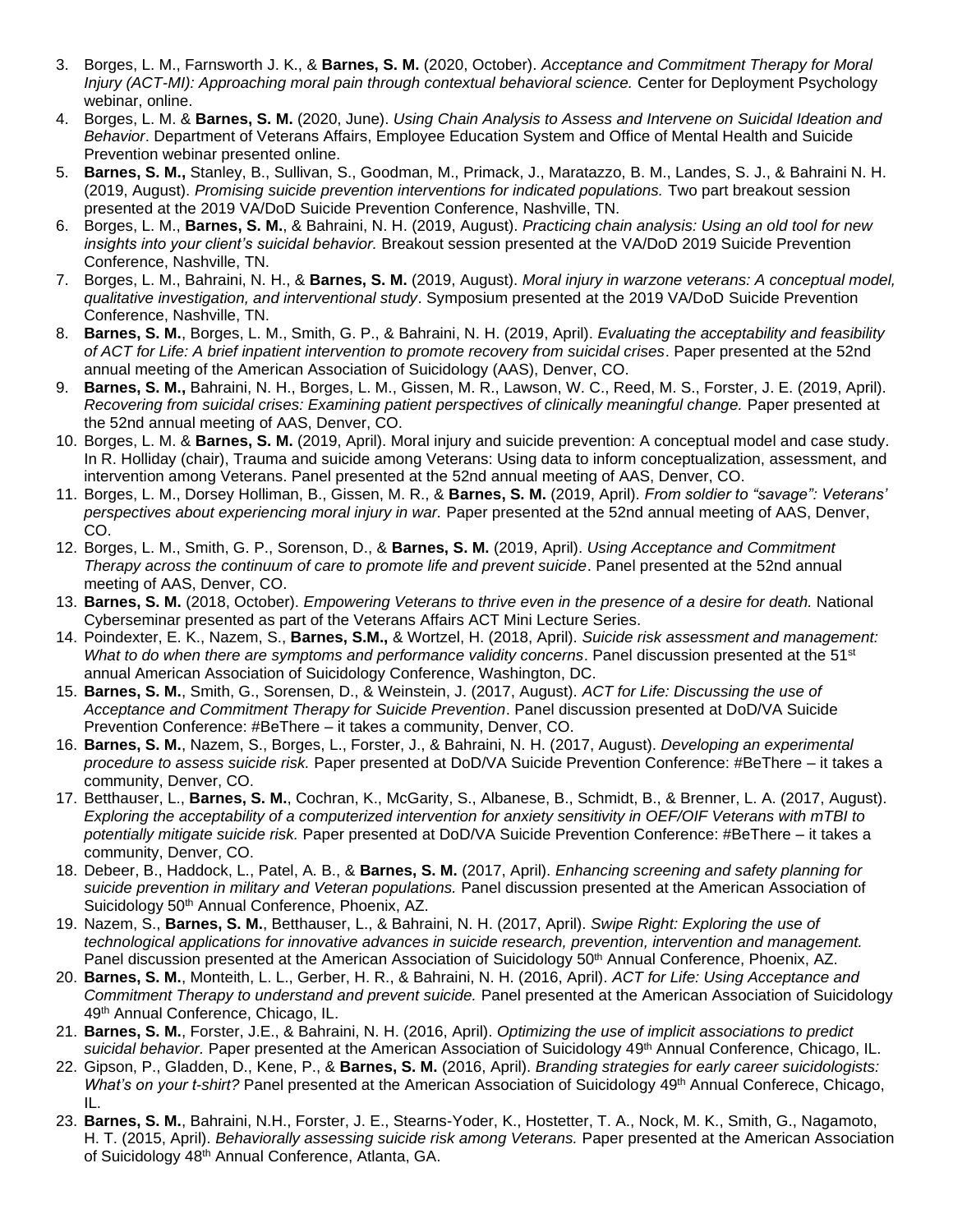- 24. Crowley, K. J., **Barnes, S. M.**, Homaifar, B. Y., & Smith, G. P. (2015, April). *Safety planning with suicidal pateints: Understanding the process and "supercharging" therapeutic outcomes.* Workshop presented at the American Association of Suicidology 48<sup>th</sup> Annual Conference, Atlanta, GA.
- 25. **Barnes, S. M.**, & Monteith, L. L. (2015, January). *Using problem solving techniques in suicide prevention.* Workshop presented at the VA/DoD Suicide Prevention Conference, Dallas, TX.

#### *International*

- 1. **Barnes, S. M.**, Borges, L. M., Smith, G. P., Sorensen, D., & Bahraini, N. H. (2021, June). *ACT for Life: Experiential training on a contextual behavioral approach to suicidal ideation and behavior.* Eight-hour pre-conference training presented at the 19th annual meeting of the Association for Contextual Behavioral Science (ACBS), Warsaw, Poland/online.
- 2. Weinstein, J., Kroska, E., **Barnes, S. M.**, Strosahl, K., & Walser, R. D. (2021, June). *Integrating CBS principles into suicide prevention and intervention.* Panel discussion presented at the 19th annual meeting of the Association for Contextual Behavioral Science (ACBS), Warsaw, Poland/online.
- 3. Borges, L. M., Farnsworth, J. K., Walser, R. D., Drescher, K. D. & **Barnes, S. M.** (2020, July). *Creating a processbased moral injury intervention: Acceptance and Commitment Therapy for Moral Injury (ACT-MI)*. In K. Lear (Chair), Therapeutic processes of change: How do psychological flexibility variables relate to important treatment outcomes? Symposium presented at the 18th annual meeting of the Association for Contextual Behavioral Science (ACBS), online.
- 4. **Barnes, S. M.**, Borges, L. M., Smith, G., Walser, R. D., Forster, J., Hostetter, T. A., & Bahraini, N. H. (2020, July). *ACT for Life: Increasing psychological flexibility to decrease the impact of suicidal thoughts and urges.* In K. Lear (Chair), Therapeutic processes of change: How do psychological flexibility variables relate to important treatment outcomes? Symposium presented at the 18th annual meeting of the Association for Contextual Behavioral Science (ACBS), online.
- 5. **Barnes, S. M.**, Borges, L. M., Bahraini, N. H., & Walser, R. (2019, November). *ACT for Life: Using Acceptance and Commitment Therapy to prevent suicide and build meaningful lives.* Ticketed workshop at the 53<sup>rd</sup> convention of the Association for Behavioral and Cognitive Therapies, Atlanta, GA.
- 6. Borges, L. M., Walser, R., Nieuwsma, J. A., Luoma, J., **Barnes, S. M.,** (2019, June). Perspectives on a processbased approach to moral injury: Targetting the pathways maintaining suffering. Panel discussion presented at the 17<sup>th</sup> annual meeting of the Association for Contextual Behavioral Science, Dublin, Ireland.
- 7. **Barnes, S. M.**, Borges, L. M., Smith, G., Sorensen, D., & Walser, R. (2019, June). Empowering clients to thrive despite their desire for death: A workshop on ACT for suicide. Workshop presented at the 17<sup>th</sup> annual meeting of the Association for Contextual Behavioral Science, Dublin, Ireland.
- 8. **Barnes, S. M.** (2019, January). ACT for Life: a brief intervention for maximizing recovery after suicidal crises. International Cyberseminar presented as part of the VA HSR&D Spotlight on Suicide Prevention Series.
- 9. **Barnes, S. M.**, Sorensen, D., Smith, G., Borges, L. M., & Walser, R. (2018, July). Empowering clients to thrive despite their desire for death: A workshop on ACT for suicide. Workshop presented at the 16<sup>th</sup> annual meeting of the Association for Contextual Behavioral Science, Montreal, Québec, Canada.
- 10. Borges, L. M., Dorsey Holliman, B., & **Barnes, S. M.** (2018, July). A conceptual model of moral injury and a qualitative exploration of standard moral injury treatment. In L. M. Borges (Chair), *A functional contextual approach to moral injury: Conceptualization, treatment, and implementation considerations.* Paper presented at the 16<sup>th</sup> annual meeting of the Association for Contextual Behavioral Science, Montreal, Québec, Canada.
- 11. **Barnes, S. M.**, Forster, J. E., Monteith, L. L., & Bahraini, N. H. (2016, November). *Improving suicide risk assessment among psychiatrically hospitalized Veterans with PTSD.* Paper presented at the International Society for Traumatic Stress Studies 32<sup>nd</sup> Annual Meeting, Dallas, TX.
- 12. **Barnes, S. M.,** & Bahraini, N. H. (2016, June). Using Acceptance and Commitment Therapy to Understand and Prevent Suicide. **In Barnes, S. M.** (Chair), *Utilizing Acceptance and Commitment Therapy to understand and prevent suicide.* 14th Annual World Conference of the Association for Contextual Behavioral Science, Seattle, WA.
- 13. **Barnes, S. M.**, Bahraini, N. H., & Smith, G. (2016, June). Using ACT to facilitate recovery from suicidal crises. In **Barnes, S. M.** (Chair), *Utilizing Acceptance and Commitment Therapy to understand and prevent suicide.* 14th Annual World Conference of the Association for Contextual Behavioral Science, Seattle, WA.
- 14.**Barnes, S. M.**, Monteith, L., Brenner, L., Forster, J., Hernandez, T. D., & Bahraini, N. H. (2016, June). *Does Mental Noting Decrease Cognitive Fusion with Suicide-Related Thoughts?* Paper presentation at the Association for Contextual Behavioral Science World Conference, Seattle, WA.

# **TEACHING RECORD**

# *Administrative Positions:*

2013-present Denver VA Medical Center/Rocky Mountain Regional VA Medical Center, Rocky Mountain Mental Illness Research Education and Clinical Center for Veteran Suicide Prevention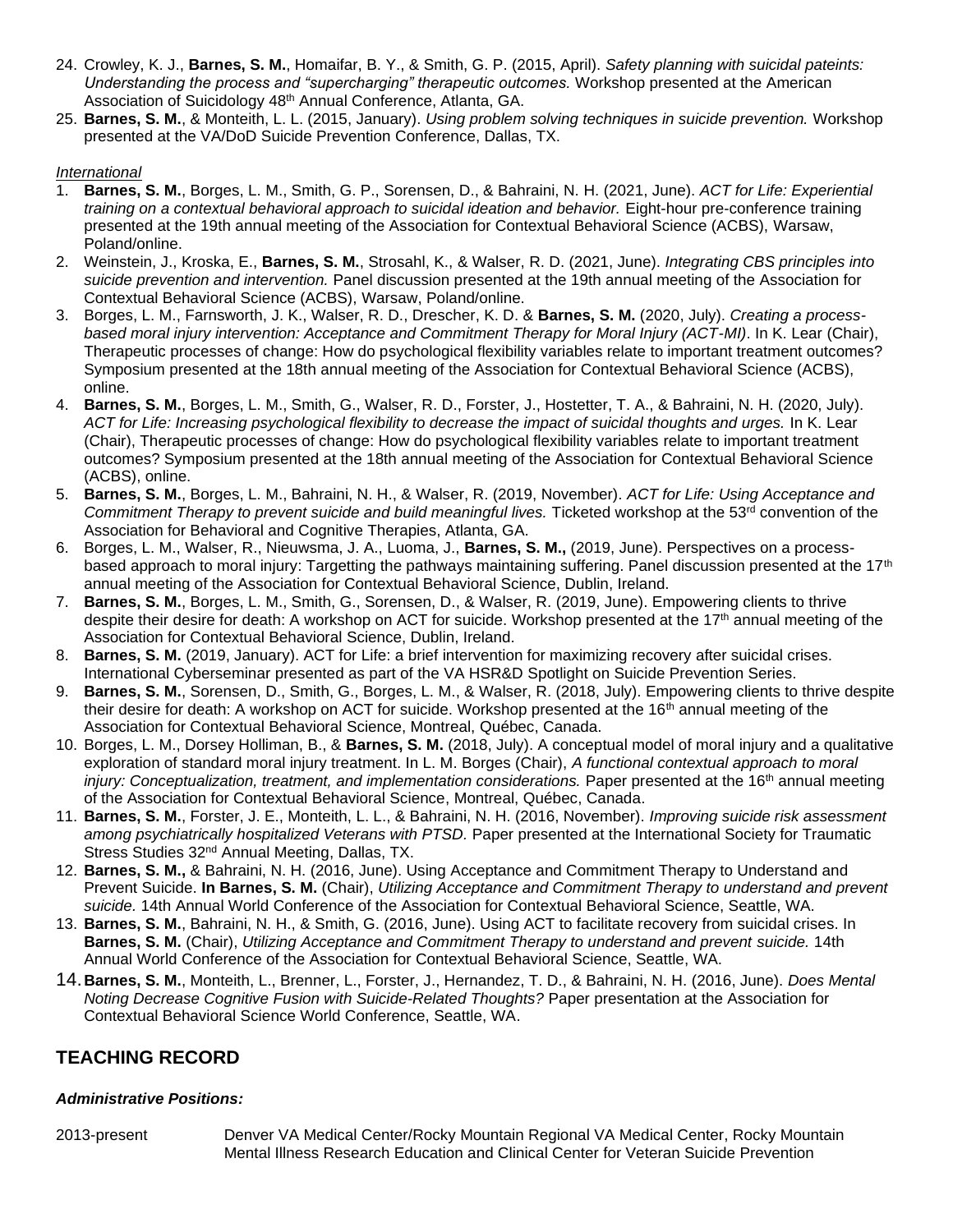| 2013-present                                             | Member, Postdoctoral Fellowship Training Faculty                                                                                                                                                                                                                                                                                                        |  |
|----------------------------------------------------------|---------------------------------------------------------------------------------------------------------------------------------------------------------------------------------------------------------------------------------------------------------------------------------------------------------------------------------------------------------|--|
| 2013-present                                             | Eastern Colorado Health Care System<br>Member, Predoctoral Psychology Internship Training Faculty                                                                                                                                                                                                                                                       |  |
| 2013-2019                                                | Denver VA Medical Center, Rocky Mountain MIRECC<br>Member, Postdoctoral Fellowship Training Committee                                                                                                                                                                                                                                                   |  |
| <b>Presentations &amp; Seminars:</b>                     |                                                                                                                                                                                                                                                                                                                                                         |  |
| 2013-present                                             | Lecturer, Behavioral and Mental Health Seminar Series, Pre-doctoral Psychology Internship<br>Program. Topics included: 1) Safety Planning; and 2) Understanding and Preventing Suicide<br>Using an Acceptance and Commitment Therapy Framework.                                                                                                         |  |
| 2019                                                     | Guest Lecturer, Therapeutic Risk Management: Chain Analysis of Suicidal Ideation and Behavior,<br>University of Colorado School of Medicine, Department of Psychiatry, Aurora, CO<br>Presented on chain analysis to a class of medical residents in the department of<br>psychiatry with Dr. Lauren Borges, Dr. Bridget Matarazzo, and Dr. Hal Wortzel. |  |
| 2020                                                     | Guest Lecturer, Using Chain Analysis and Safety Planning to Assess and Intervene on Suicidal<br>Ideation and Behavior, University of Colorado School of Medicine,<br>Department of Psychiatry, Aurora, CO.                                                                                                                                              |  |
|                                                          | Presented on chain analysis and safety planning to a class of medical residents<br>online in the department of psychiatry with Dr. Lauren Borges and Dr. Ryan<br>Holliday.                                                                                                                                                                              |  |
| <b>Clinical &amp; Research Supervision:</b>              |                                                                                                                                                                                                                                                                                                                                                         |  |
| 2014-Present                                             | Clinical supervision to psychology pre-doctoral interns and postdoctoral fellows for a range of<br>clinical services, including psychodiagnostic assessment, evidence-based psychotherapy, suicide<br>risk assessment and consultation. Research supervision and mentorship to fellows.                                                                 |  |
| <b>GRANT SUPPORT</b><br><b>Ongoing Research Support:</b> |                                                                                                                                                                                                                                                                                                                                                         |  |
|                                                          | April 2021 - March 2025 Principal Investigator (30% effort). VA Office of Rehabilitation Research and Development. ACT<br>for Life: Testing the efficacy of a brief intervention to maximize recovery after suicidal crises.<br>Amount Awarded \$1,200,000                                                                                              |  |
|                                                          | July 2018 - Sept. 2021 Co-Investigator (15% effort). VA Office of Mental Health and Suicide Prevention. Assessing<br>Social and Community Environments with Naitonal Data (ASCEND) for Veteran Suicide<br>Prevention.<br>Amount Awarded \$4,382,030                                                                                                     |  |
|                                                          | Sept. 2018 – Aug. 2021 Co-Principal Investigator (20% effort). VA Office of Rehabilitation Research and Development.<br>Thriving in the midst of moral pain: the acceptability and feasibility of ACT for Moral Injury (ACT-<br>MI) among warzone Veterans.<br>Amount Awarded \$572,499                                                                 |  |
|                                                          | July 2017 - June 2022 Principal Investigator (35% effort). VA Office of Clinical Science Research and<br>Development. Toward optimizing behavioral markers of suicide risk.<br>Amount Awarded \$495,361 (in no cost extension)                                                                                                                          |  |
| <b>Completed Projects:</b>                               | April 2017–March 2021 Co-Investigator. Military Suicide Research Consortium. Efficacy of a computerized cognitive<br>behavioral treatment for insomnia: Increasing access to insomnia treatment to decrease suicide<br>risk.<br>Amount Awarded \$1,155,292                                                                                              |  |

Apr. 2016 – Dec. 2018 Principal Investigator. VA Office of Rehabilitation Research and Development. ACT for Life: a Brief Intervention for Maximizing Recovery After Suicidal Crises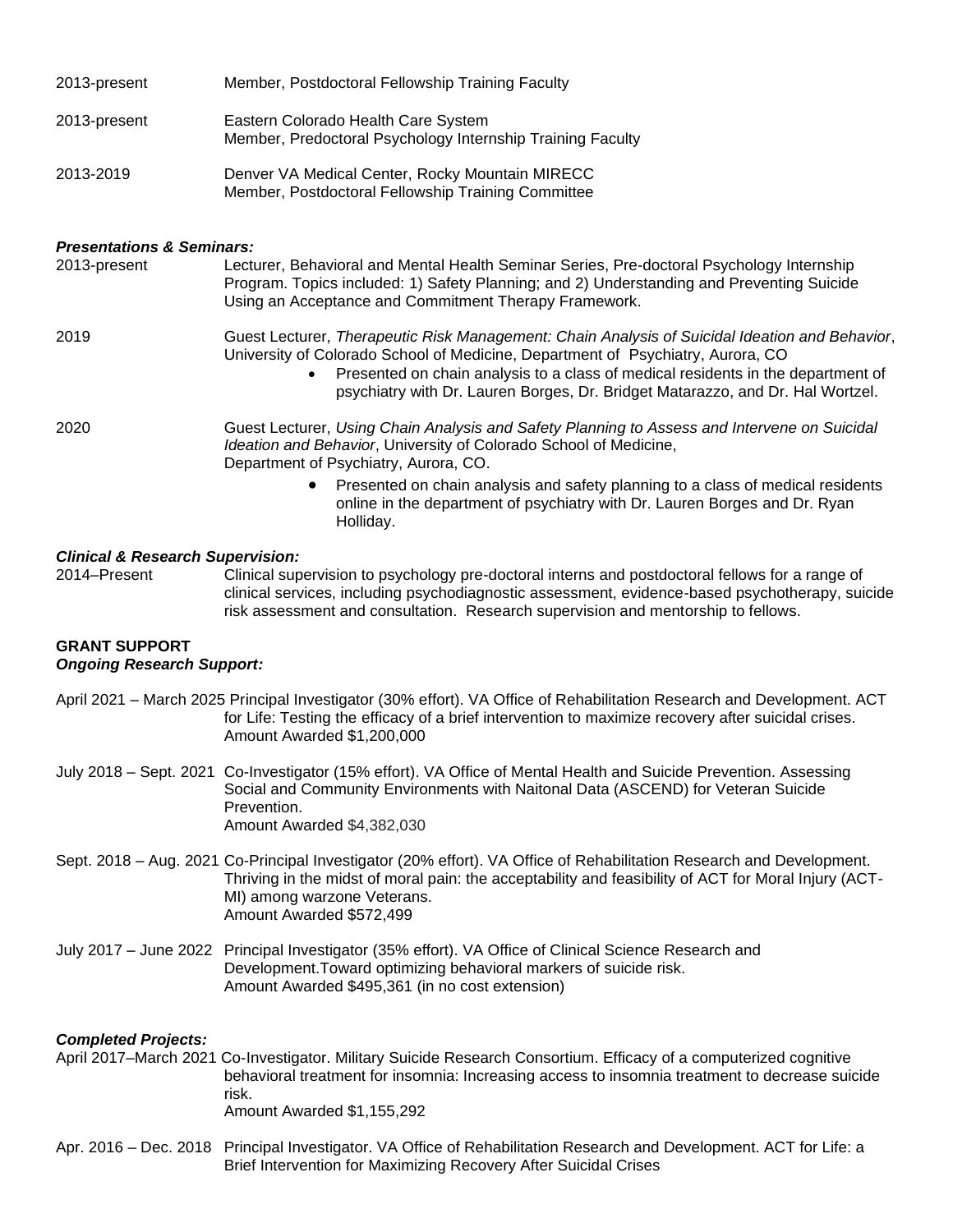Amount Awarded \$199,978

- Oct. 2016 Sep. 2018 Co-Investigator. VA Office of Suicide Prevention. Efficacy of a computerized cognitive behavioral treatment for insomnia in OEF/OIF Veterans: Improving rural Veteran access to evidence-based treatment to reduce suicide risk. Amount Awarded \$497,387
- March 2014-April 2015 Co-Prinicipal Investigator. VA COIN Subaward. Pilot study of a values-based intervention for medication adherence among depressed Veterans hospitalized for acute coronary syndrome. Amount Awarded \$21,063
- July 2012 Sept. 2014 Principal Investigator. Military Suicide Research Consortium. Behaviorally Assessing Suicide Risk. Amount Awarded: \$46,328
- Oct. 2012- Sept. 2013 Co-Investigator. VA Office of Mental Health. Home-Based Mental Health Evaluation (HOME): A model for assisting suicidal Veterans with the transition from inpatient to outpatient settings. Amount Awarded \$ 297,518
- 2008-2009 Co-Principal Investigator. EVoS Institute for Advanced Studies. Explicating the Mechanisms of Action in Mindfulness-Based Cognitive Therapy. Amount Awarded \$1,900
- 2008-2009 Principal Investigator. Mind & Life Institute. Identifying the mechanisms of action in Mindfulness-Based Cognitive Therapy. Amount Awarded \$15,000
- 2003-2004 Principal Investigator. University of Rochester Family Research Roundtable. The role of mindfulness in romantic relationship satisfaction and responses to relationship stress. Amount Awarded \$500

# **BIBLIOGRAPHY**

*Peer-reviewed Journals:*

- 1. **Barnes, S.M.**, Brown, K.W., Krusemark, E., Campbell, W.K., & Rogge, R.D. (2007). The role of mindfulness in romantic relationship satisfaction and responses to relationship stress. *Journal of Marital and Family Therapy*, *33*, 1- 19.
- 2. Lynn, S.J., Boycheva, E., & **Barnes, S.M.** (2008). To assess or not assess hypnotic suggestibility? That is the question. *American Journal of Clinical Hypnosis*, *51*, 161-165.
- 3. **Barnes, S.M.**, Lynn, S.J., & Pekala, R.J. (2009). Not all group hypnotic suggestibility scales are created equal: Individual differences in behavioral and subjective responses. *Journal of Consciousness and Cognition, 18,* 255-265*.*
- 4. Lynn, S.J., **Barnes, S.M.**, Deming, A., Accardi, M. (2010). Hypnosis, rumination, and depression: Catalyzing attention and mindfulness-based treatments. *International Journal of Clinical and Experimental Hypnosis, 58,* 202-221.
- 5. **Barnes, S.M.**, & Lynn, S.J. (2010). Mindfulness skills and depressive symptoms: A longitudinal study*. Imagination, Cognition, and Personality*, *30*, 77-91.
- 6. McKitrick, S.A, & **Barnes, S.M.** (2012). Assessment of critical thinking: An evolutionary approach. *The Journal of Assessment and Institutional Effectiveness, 2,* 1-29.
- 7. Brenner, L.A., & **Barnes, S.M.** (2012). Facilitating treatment engagement during high-risk transition periods: A potential suicide prevention strategy. *American Journal of Public Health, 102,* S12-S14.
- 8. **Barnes, S.M.**, Walter, K.H., & Chard, K.M. (2012). Does a history of a mild traumatic brain injury increase suicide risk in Veterans with PTSD? *Rehabilitation Psychology, 57,* 18-26.
- 9. Walter, K.H., **Barnes, S.M.**, & Chard, K.M. (2012). The influence of MDD on residential treatment outcome among Veterans with PTSD and a history of TBI. *Journal of Traumatic Stress, 25,* 426-432.
- 10. Russell, L., Devore, M.D., **Barnes, S.M.**, Forster, J.E., Hostetter, T.A., Montgomery, A.E., Casey, R.J., Kane, V., & Brenner, L.A. (2013). Challenges associated with screening for traumatic brain injury among Veterans seeking homeless services. *American Journal of Public Health, 103,* S211-212.
- 11. Matarazzo, B.B., **Barnes, S.M.**, Pease, J.L., Russell, L.M., Hanson, J.E., Soberay, K.A., & Gutierrez, P.M. (2014). Suicide risk among lesbian, gay, bisexual, and transgender military personnel and Veterans: What does the literature tell us? *Suicide and Life Threatening Behavior, 44,* 200-217. doi: 10.1111/sltb.12073.
- 12. Walter, K.H., Dickstein, B.D., **Barnes**, **S.M.**, & Chard, K.M. (2014). CPT v. CPT-C: Comparing effectiveness among veterans in a residential PTSD/TBI treatment program. *Journal of Traumatic Stress, 27,* 438-445. doi: 10.1002/jts.21934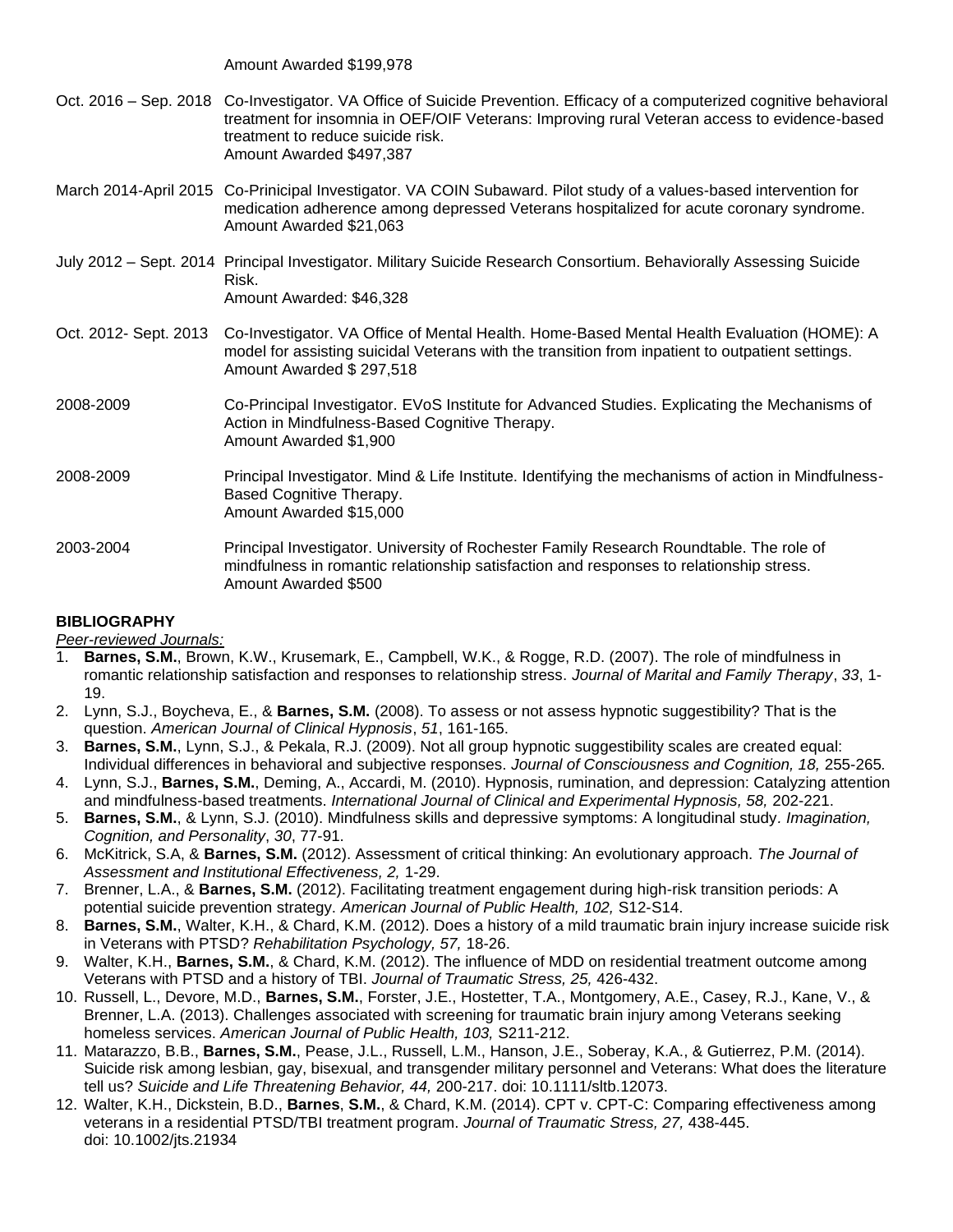- 13. **Barnes, S.M.**, Russell, L.M., Hostetter, T.A., Forster, J.E., Devore, M.D., & Brenner, L.A. (2015). Characteristics of traumatic brain injuries sustained among Veterans seeking homeless services. *Journal of Health Care for the Poor and Underserved, 26,*92-105.
- 14. Osman, A., Lamis, D.A., Bagge, C.L., Freedenthal, S., & **Barnes, S.M.** (2016). The Mindful Attention Awareness Scale: Further examination of dimensionality, reliability, and concurrent validity estimates. *Journal of Personality Assessment, 98,* 189-199. doi: 10.1080/00223891.2015.1095761
- 15. **Barnes, S.M.**, Bahraini, N.H., Forster, J.E., Stearns-Yoder, K., Hostetter, T.A., Smith, G., Nagamoto, H.T., & Nock, M.K. (2016). Moving beyond self-report: Implicit associations about death/life prospectively predict suicidal behavior among Veterans. *Suicide and Life Threatening Behavior*, 47, 67-77. doi: 10.1111/sltb.12265
- 16. **Barnes, S.M.,** Monteith, L.L., Gerard, G. R., Hoffberg, A.S., Homaifar, B.Y., & Brenner, L.A. (2017). Problem Solving Therapy for Suicide Prevention in Veterans with Traumatic Brain Injury, *Rehabilitation Psychology*. Advanced online publication. doi: 10.1037/rep0000154
- 17. Brenner, L.A., Hostetter, T.A., **Barnes, S.M.**, Stearns-Yoder, K.A., & Foster, J.E. (2017). Traumatic brain injury, psychiatric diagnoses, and suicide risk among veterans seeking services related to homelessness. *Brain Injury*, *31*, 1731-1735. [doi: 10.1080/02699052.2017.1376758](https://doi.org/10.1080/02699052.2017.1376758)
- 18. Poindexter, E. K., Nazem, S., **Barnes, S. M.**, Hostetter, T., & Smith, P. N. (2018). Veteran Participation in Intensive Suicide Research Protocols: Evaluating Iatrogenic Effects Across Three Studies. *Suicide and Life-Threatening Behavior, 49,* 303-309. doi: 10.1111/sltb.12444
- 19. **Barnes, S.M.,** Monteith, L.L., Forster, J.E., Borges, L.M., Nazem, S., Stearns-Yoder, K., & Bahraini, N.H. (2018). Developing predictive models to enhance clinician prediction of suicide attempts among Veterans with and without PTSD. *Suicide and Life Threatening Behavior.* [doi: 10.1111/sltb.12511](https://doi.org/10.1111/sltb.12511)
- 20. Borges, L. M., Bahraini, N. H., Holliman, B. D., Gissen, M. R., Lawson, W. C., & **Barnes, S. M.** (2019). Veterans' perspectives on discussing moral injury in the context of evidence-based psychotherapies for PTSD and other VA treatment. *Journal of Clinical Psychology*. doi:10.1002/jclp.22887
- 21. Borges, L. M., **Barnes, S. M.,** Farnsworth, J. K., Bahraini, N. H., & Brenner, L. A. (2020). A commentary on moral injury among healthcare providers during the Covid-19 pandemic. *Psychological Trauma: Theory, Research, Practice, and Policy*. doi:10.1037/tra0000698
- 22. Borges, L. M., **Barnes, S. M**., Farnsworth, J. K., Drescher, K. D., & Walser, R. D. (2020). A contextual behavioral approach for responding to moral dilemmas in the age of COVID-19. Journal of Contextual Behavioral Science, 17, 95-101. doi:10.1016/j.jcbs.2020.06.006
- 23. Betthauser, L. M., Albanese, B. J., Cochran, K. L., McGarity, S., Schneider, A. L., Schmidt, N. B., Brenner, L. A., & **Barnes, S. M.** (2020). Acceptability of cognitive anxiety sensitivity treatment among veterans with mTBI. *Rehabilitation Psychology*. Advance online publication. [doi:10.1037/rep0000365](https://psycnet.apa.org/doi/10.1037/rep0000365)
- 24. **Barnes, S. M.**, Borges, L. M., Smith, G. P., Walser, R. D., Forster, J. E., & Bahraini, N. B. (2021). Acceptance and Commitment Therapy to promote recovery from suicidal crises: A randomized controlled acceptability and feasibility trial of ACT for Life. *Journal of Contextual Behavioral Science*, *20*, 35-45. [doi:10.1016/j.jcbs.2021.02.003](https://doi.org/10.1016/j.jcbs.2021.02.003)

# *Book Chapters:*

- 1. Lynn, S. J., Matthews, A., & **Barnes, S.M.** (2008). Hypnosis and memory: From Bernheim to the present. In K. Markman, W. Klein, & J. Suhr (Eds.), *Handbook of imagination and mental simulation*. New York: Psychology Press.
- 2. Lynn, S. J., **Barnes, S.M.**, & Matthews, A. (2009). Hypnosis and forensic science: Legal decisions and opinions. In C. Edwards (Ed.), *Handbook of forensic science.* New York: Wiley.
- 3. Williams, J., Hallquist, M., **Barnes, S.M.**, Cole, A., & Lynn, S. J. (2010). Hypnosis, mindfulness, and acceptance: Artful integration. In S.J. Lynn, I. Kirsch, & J.W. Rhue (Eds.) *Handbook of clinical hypnosis.* 2nd Ed. Washington, D.C.: American Psychological Association.
- 4. Homaifar, B. Y., Billera, M., **Barnes, S. M.**, Bahraini, N. H., & Brenner, L. (2017). Understanding Traumatic Brain Injury and Suicide Through the Lens of Executive Dysfunction. In G. Sullivan, L. James, & B. Bongar (Eds.), The Oxford Handbook of Suicide in Military and Veteran Populations. New York, NY: Oxford University Press.
- 5. **Barnes, S.M.,** Nazem, S., Monteith, L.L., & Bahraini, N.B. (2017). Suicidal Crises: The Clinical and Research Implications of Overlooking the Role of Suicidal Reactivity. In U. Kumar (Ed.), *Handbook of Suicidal Behaviour.* London: Springer Nature.
- 6. **Barnes, S.M.**, Smith, G.P., Monteith, L.L., Gerber, H.R., & Bahraini, N.H. (2017). ACT for life: Using Acceptance and Commitment Therapy to understand and prevent suicide. In U. Kumar (Ed.), *Handbook of Suicidal Behaviour.* London: Springer Nature.
- 7. **Barnes, S. M.**, Jackson, C. L., Gaeddert, L. A., Holliday, R., Brenner, L. A., Nazem, S. (2020). Using technology to promote suicide prevention. In (G. Reger ed.) Technology and Mental Health: a clinician's guide to improving outcomes. Philadelphia, PA: Routledge.

# *Invited Articles:*

1. Homaifar, B., Matarazzo, B. B., **Barnes, S. M.** (2014). Therapeutic assessment and suicide risk. The TA Connection: Resources for Therapeutic Assessment Professionals, 2(2), 3-7.